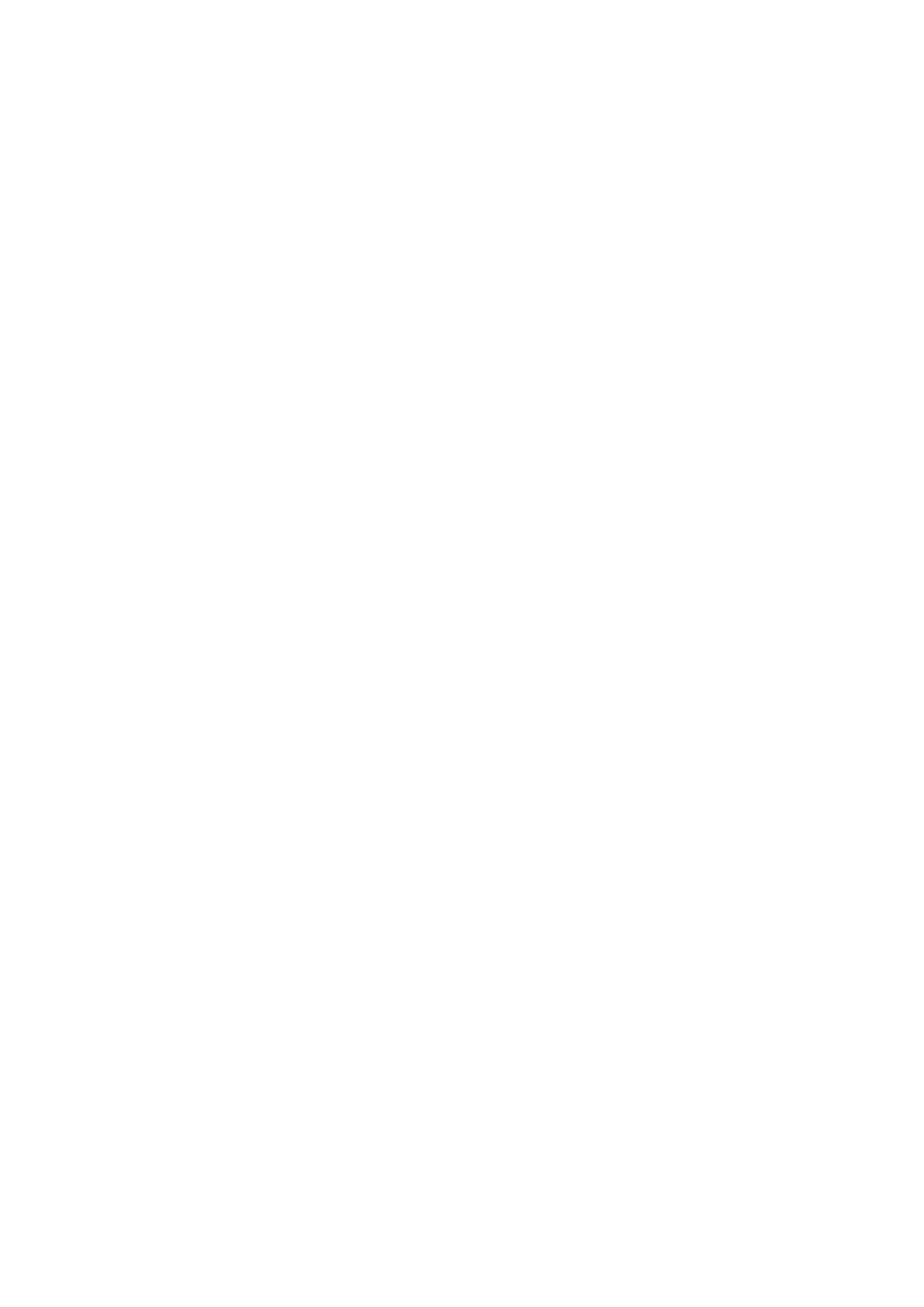# **CoCo 2o2o: Cosmology in Colombia**

# **Wednesday, September 23, 2020**

## **CoCo (9:00 AM - 10:30 AM)**

| time [id] title                                              | presenter                 |
|--------------------------------------------------------------|---------------------------|
| 9:00 AM0] Welcome                                            |                           |
| 9:10 AM6] Causality in Curved Spacetimes                     | DE RHAM, Claudia          |
| 9:50 AM5] Generalized SU(2) Proca theory reloaded and beyond | RODRIGUEZ GARCIA, Yeinzon |
| 10:10 AM The Teleparallel version of Horndeski gravity       | BAHAMONDE, Sebastian      |

## **CoCo (10:50 AM - 12:10 PM)**

| time [id] title                                                         | presenter                                |
|-------------------------------------------------------------------------|------------------------------------------|
| 10:50 $\left 30\right $ Thermodynamics of f (R) Theories                | PERALTA GONZÁLEZ, César<br>Daniel        |
| 11:10 [50] Cosmic inflation in a tensor-vector-scalar theory of gravity | RODRÍGUEZ PEÑA, Cristhian                |
| 11:30 AM Construction of degenerate higher order scalar-tensor theories | Mr GRANADOS HERNÁNDEZ,<br>Nestor Alberto |
| 11:50 20 Generalized tracker Quintessence models for dark energy        | ROY, Nandan                              |

#### **CoCo (2:00 PM - 3:40 PM)**

| time [id] title                                                                             | presenter                               |
|---------------------------------------------------------------------------------------------|-----------------------------------------|
| 2:00 FM7] Topological mass generation and generalized 2-forms                               | BELTRAN, Juan Pablo                     |
| 2:20 PM6 Dark Energy from Coupled \$p-\$forms                                               | GUARNIZO, Alejandro                     |
| 2:40 FM1] Dynamical analysis of cosmological models with non-Abelian gauge vector<br>fields | VALENZUELA-TOLEDO, Cesar<br>Α.          |
| 3:00 FMO] Anisotropic Einstein Yang-Mills Higgs Dark Energy                                 | ORJUELA-QUINTANA, JOHN<br><b>BAYRON</b> |
| 3:20 FM3] No slow-roll inflation a la Generalized Chaplygin Gas in General Relativity       | GALLEGO CADAVID,<br><b>ALEXANDER</b>    |

## **CoCo (4:00 PM - 5:40 PM)**

| time [id] title                                                                    | presenter                           |
|------------------------------------------------------------------------------------|-------------------------------------|
| $4:00$ FM New cosmological constraints to find plausible dark energy candidates    | Dr GARCÍA, Luz Ángela               |
| $4:20$ FM Constraining gravitational parity violation                              | Mrs CÁRDENAS AVENDAÑO,<br>Alejandro |
| $4:40$ FMP9] Towards the one-loop galaxy bispectrum in the weak field aproximation | CASTIBLANCO, Lina                   |
| 5:00 FM4] Coupled Multi-Proca Vector Dark Energy                                   | Dr L. GABRIEL, Gómez                |
| 5:20 FM9] Anisotropic solid dark energy                                            | MOTOA MANZANO, Josué                |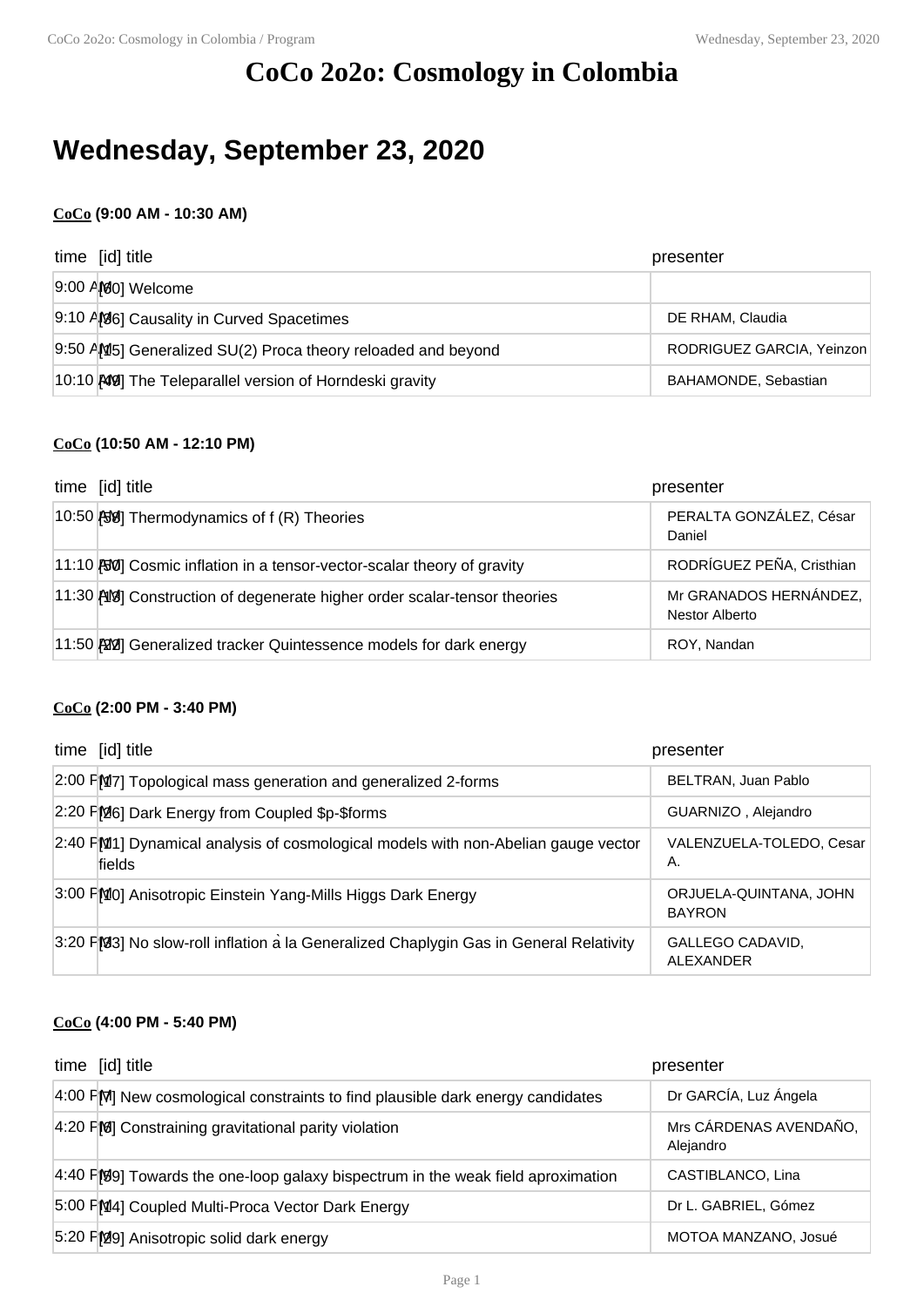# **Thursday, September 24, 2020**

## **CoCo (9:00 AM - 10:40 AM)**

| time [id] title                                                                                                     | presenter                          |
|---------------------------------------------------------------------------------------------------------------------|------------------------------------|
| 9:00 AM5] Constraints on Reheating to SM Particles due to Large Effective Higgs<br><b>Boson Mass</b>                | Dr VISINELLI, Luca                 |
| 9:20 AM2] The CMB as a detector of high-frequency gravitational waves                                               | Dr GARCIA CELY, Camilo             |
| 9:40 AM7] Effective Theory of Freeze-in Dark Matter                                                                 | BARMAN, Basabendu                  |
| 10:00 AMUV Freeze-in in Starobinsky Inflation                                                                       | <b>BERNAL, Nicolás</b>             |
| 10:20 AM Ultraviolet completion and predictivity from minimal parameterizations of<br>Beyond-Standard-Model physics | NIETO GUERRERO, Carlos<br>Mauricio |

### **CoCo (11:00 AM - 12:00 PM)**

| time [id] title                                                            | presenter            |
|----------------------------------------------------------------------------|----------------------|
| 11:00 [20] Observable gravitational waves in minimal scotogenic model      | DASGUPTA, Arnab      |
| 11:20 BVI Creating matter antimatter asymmetry with non-standard cosmology | Mr MAHANTA, Devabrat |
| 11:40 AM Lepto-Axiogenesis                                                 | FERNANDEZ, Nicolas   |

## **CoCo (2:00 PM - 3:40 PM)**

| time [id] title                                                                                            | presenter                              |
|------------------------------------------------------------------------------------------------------------|----------------------------------------|
| 2:00 FMO] Observing Left-Right Symmetry in the Cosmic Microwave Background                                 | NANDA, Dibyendu                        |
| 2:20 FM4] Cosmological evolution of Scalar Field Dark Matter with an Axion-like<br>potential               | Dr LINARES CEDEÑO,<br>Francisco Xavier |
| $\left 2:40\right $ $\left \mathcal{G}_1\right $ Erasure of Topological Defects                            | VALBUENA BERMUDEZ, Juan<br>Sebastian   |
| 3:00 FM Gravitational Production of Superheavy Dark Matter and Cosmological<br>Signatures                  | LI. LINGFENG                           |
| 3:20 FM2] Dark Energy in Five Dimensional Spherically Symmetric Universe with<br><b>Future Singularity</b> | Mr SINGH, Pheiroijam Suranjoy          |

### **CoCo (4:00 PM - 5:03 PM)**

| time [id] title                                                           | presenter                                                             |
|---------------------------------------------------------------------------|-----------------------------------------------------------------------|
| 4:00 F[93] CMB Temperature Spectrum considering massive neutrinos in ACDM | Mr CALDERON CORDOVA.<br><b>CRISTHIAN</b>                              |
| 4:07 PM3] The cosmic web through the lens of graph entropy                | GARCÍA-ALVARADO, María<br>Valentina                                   |
| $4:14$ FM <sub>1</sub> Superclusters from velocity divergence fields      | PEÑARANDA RIVERA, jose<br>david<br>Dr FORERO ROMERO, Jaime<br>Ernesto |
| 4:21 FM11 Relativistic stars in the generalized Proca theory              | JAIMES ESPÍNDOLA, William                                             |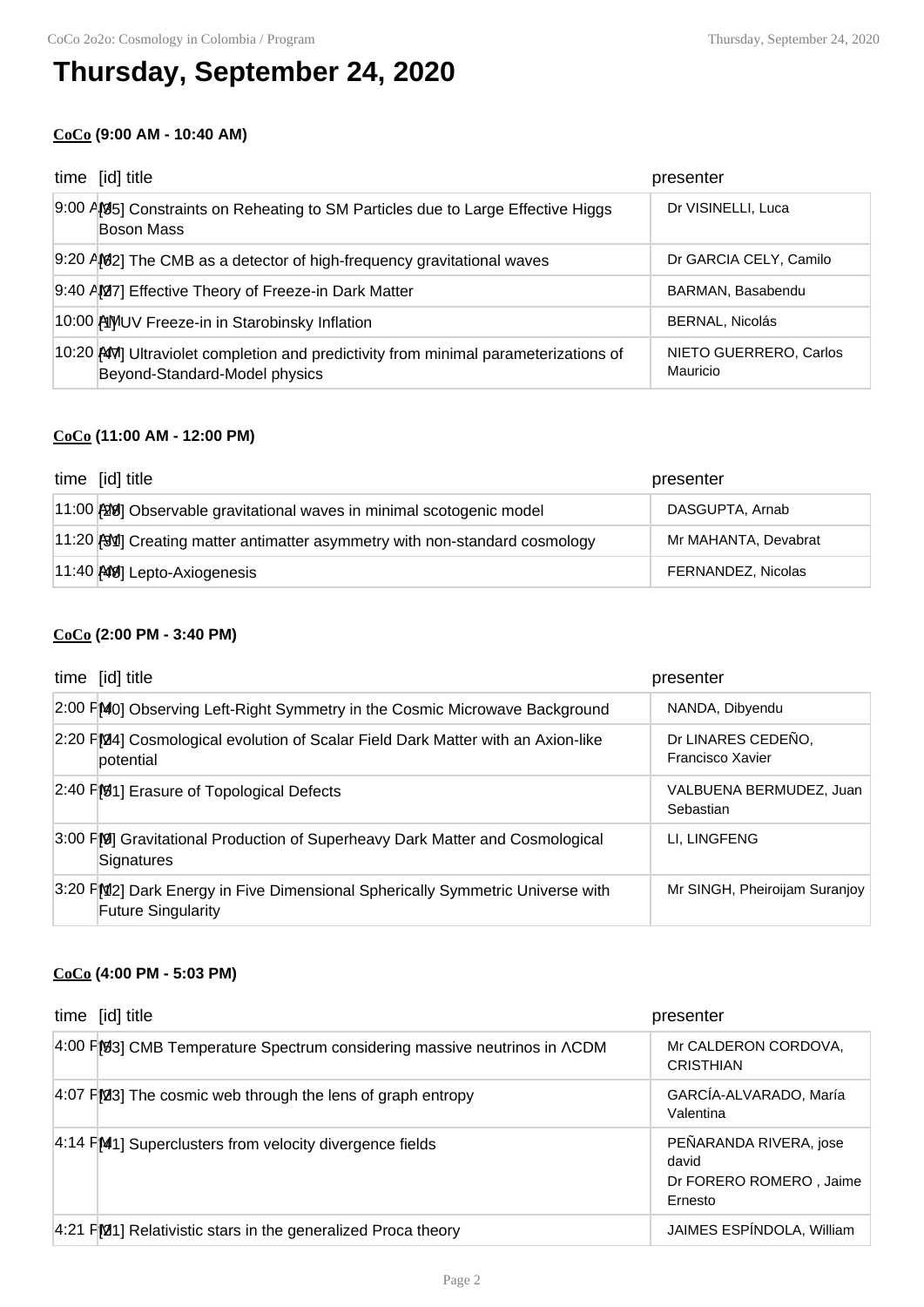| 4:28 F [95] Kantowski-Sachs Cosmological Model with Chaplygin Gas                                             | RODRIGUES, Marcela                              |
|---------------------------------------------------------------------------------------------------------------|-------------------------------------------------|
| 4:35 F[06] Leptophilic Z' model: Hubble tension and CMB constraints                                           | ARCILA MALDONADO, Juan<br>Pablo                 |
| 4:42 FM7] Prueba Geométrica de Campos Trackers en Cosmología                                                  | MORENO, alexander<br>Mr MORENO, alexander       |
| 4:49 PM9] Acotando el valor de la constante cosmológica con vacíos en la distribución<br>espacial de galaxias | CORDOBA CAYCEDO, Carlos<br>Miguel               |
| 4:56 FMO] Midiendo la complejidad de la red cósmica                                                           | TORRES GUARIN, Diego<br>Dr FORERO ROMERO, Jaime |